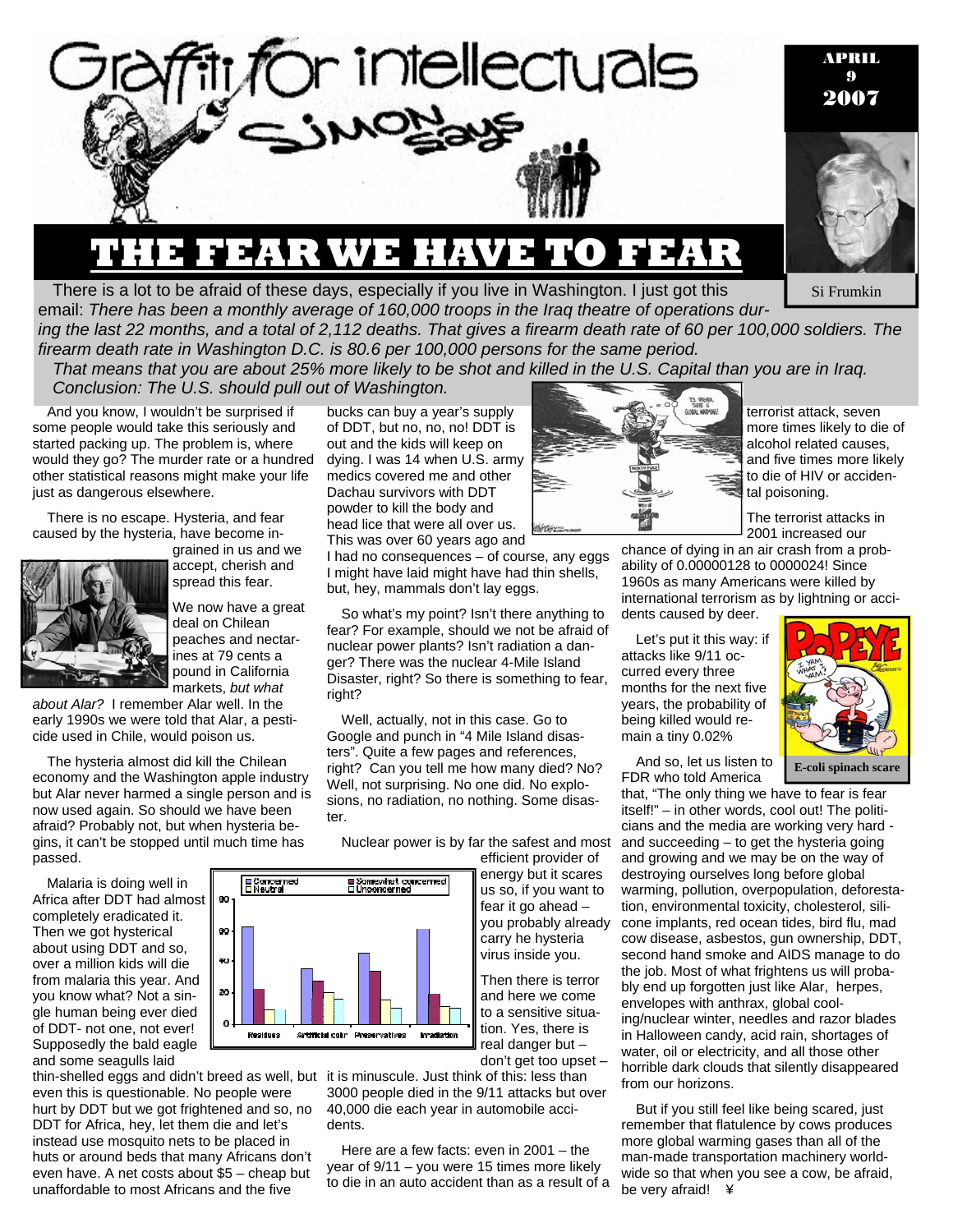## **SO PLEASE STOP KVETCHING!** Larry Derfner, J'lem Post

Security in Israel is about as good as it gets around here. Suicide bombings have become a rarity;<br>Security just the threat of one is now a big news story. The northern border is again quiet, Sderot is, if not quiet, considerably quieter than it's been. Israelis don't think twice about getting on buses or shopping downtown. Judging by their behavior, as opposed to their words, people in this country feel safe.

 Meanwhile, the economy keeps growing. The war in Lebanon last summer didn't cause anything more than a brief downturn. True, about half the Israeli population is either poor or close to it, but that's nothing new. For this country's "haves," and for the national economy overall, it's clear sailing.

Even driving a car in Israel is becoming safer all the time, believe it or not. Last year there were fewer road deaths than there have been in 20 years.

Yet to listen to Israelis, and to listen to the news media, the whole country is falling apart. All systems are in collapse. The leaders stink. Corruption and incompetence are everywhere. Tragically, people have become alienated from the state, from the society.

#### Oh, do me a favor.

First of all, Israelis have no real problem with corruption. No elected Israeli politician ever lost popularity because he was corrupt,

or suspected of corruption. Some, like Arye Deri, Binyamin Netanyahu and Avigdor Lieberman, even gained popularity by claiming the police were persecuting them for political reasons.

Is Arkadi Gaydamak not suspected of massive corruption? Did this stop him from becoming one of the most powerful, popular men in Israel?

I don't know which complaint I'm hearing more - that the leaders are corrupt, or that the justice system is too hard on the leaders. Could it

be that Israelis just need to kvetch about whoever's in the headlines?

What a terrible situation, they moan. The new chief of police is already in hot water, the one before him was forced to resign, the head of the army resigns before he can be fired, the justice minister is convicted of sexual molestation, the president is going to be indicted for rape, the prime minister may be forced out for corruption or incompetency, or both, and the defense minister may be forced to go with him.

What can I say, except: That's entertainment. Because the point is that this country is not falling apart. Can anybody explain how Moshe Katsav's disgrace has hurt anyone but himself? If his disgrace has hurt the institution of the presidency, does anyone

give a rip? If Shimon Peres becomes the new president, will it make a difference to anybody but Shimon Peres?

This is a very interesting show we're watching, that's all. These resignations and firings and investigations don't hurt Israelis' lives, and they don't hurt the life of the nation, either.

While I think Dan Halutz got a bum rap. is the IDF lost without him? Do we have any less personal security, does Israel have any less national security, now that Gabi Ashkenazi is the chief of staff? Is any 18-year-old Israeli boy going to dodge the draft, or become any less of a soldier, because of the Winograd Commission?

The same holds true for the rest of the leaders under fire, or fired already. Can Israel survive, can we Israelis survive, without Moshe Katsav as president, without Moshe Karadi (or even Yaakov Genot) as chief of police, without Haim Ramon as jus-

tice minister, without Amir Peretz as defense minister, without Ehud Olmert as prime minister?

I think we can survive just fine. Maybe even better.

People are saying this is a corrupt country, a dysfunctional country. I think all these investigations show just the opposite; but even among those who think Israel is going to the dogs are any of them leaving the country, or thinking of leaving, because of what Katsav did to "A" or what Ramon did to "H"? Is any-

one holding off on having another child, or remodeling the house, because Halutz failed to make Hizbullah disappear, or because Karadi fiddled while the mafia bought a few police officers?

IN 22 years of living in Israel, I've never been approached by a civil servant for a bribe, I don't know any woman who's been raped or sexually molested by a politician, I haven't been threatened by the mafia - and I don't know anybody who has. These things happen here, but corruption and lawlessness are not the way of life in Israel like they are in Russia, China or dozens upon dozens of other countries in the world.

Furthermore, the IDF is one of the world's best armies, and if the Israel Police isn't one of the world's best police forces, it's not because of corruption.

I think the reason we're seeing Israeli leaders dropping like flies is partly because law enforcement is getting tougher and more victims are coming forward, which are good reasons; partly because Attorney-General Menahem Mazuz is a real gogetter, which is another good reason; and, in the case of Halutz, Olmert, Peretz and the Winograd Commission, because the public needs scapegoats for a war that failed on account of its goal - the vanquishing of Hizbullah - being totally unrealistic. That's a bad reason.

Israelis may be in a terrible mood about the country, but the country is in very good shape. There are security threats, but there always have been and always will be. The important thing is that except for the 33 days of war last summer and the intermittent rocketing over the border from Gaza, this has been a safe country to live in for the last three years, and there's a good chance it will go on being safe for years to come.

The economy offers a Western standard of living to people with good professional skills, which is a lot of people. The Israeli middle-class lives well.

The only problems in this country that I would call grievous are: 1. the extent of poverty; 2. the second-class citizenship of Israeli Arabs; and 3. the increasingly extreme attitudes of many citizens, Jewish and Arab.

As for Israel's occupation of the West Bank, I know Palestinian civilians are suffering terribly, but I must admit - I find it hard to grieve for them that much when the blame lies predominantly with their own elected leadership, not Israel's.

And if Israel is passing up a chance for peace with Syria, which I think it is, are we realistically talking about much of a chance?

Only a few years ago this country was exploding with terror, businesses were closing left and right, Israelis were being thrown out of work, foreigners were afraid to visit or invest here, and soldiers and settlers were being killed regularly in Gaza as well as in the West Bank.

Today we have some corruption in high places, some incompetence, a few instances of office sex-crime. No national tragedies here. In fact, the only reason this stuff is making such big headlines is because, thank God, there's so little genuine national tragedy to report.

So would everybody please stop kvetching?

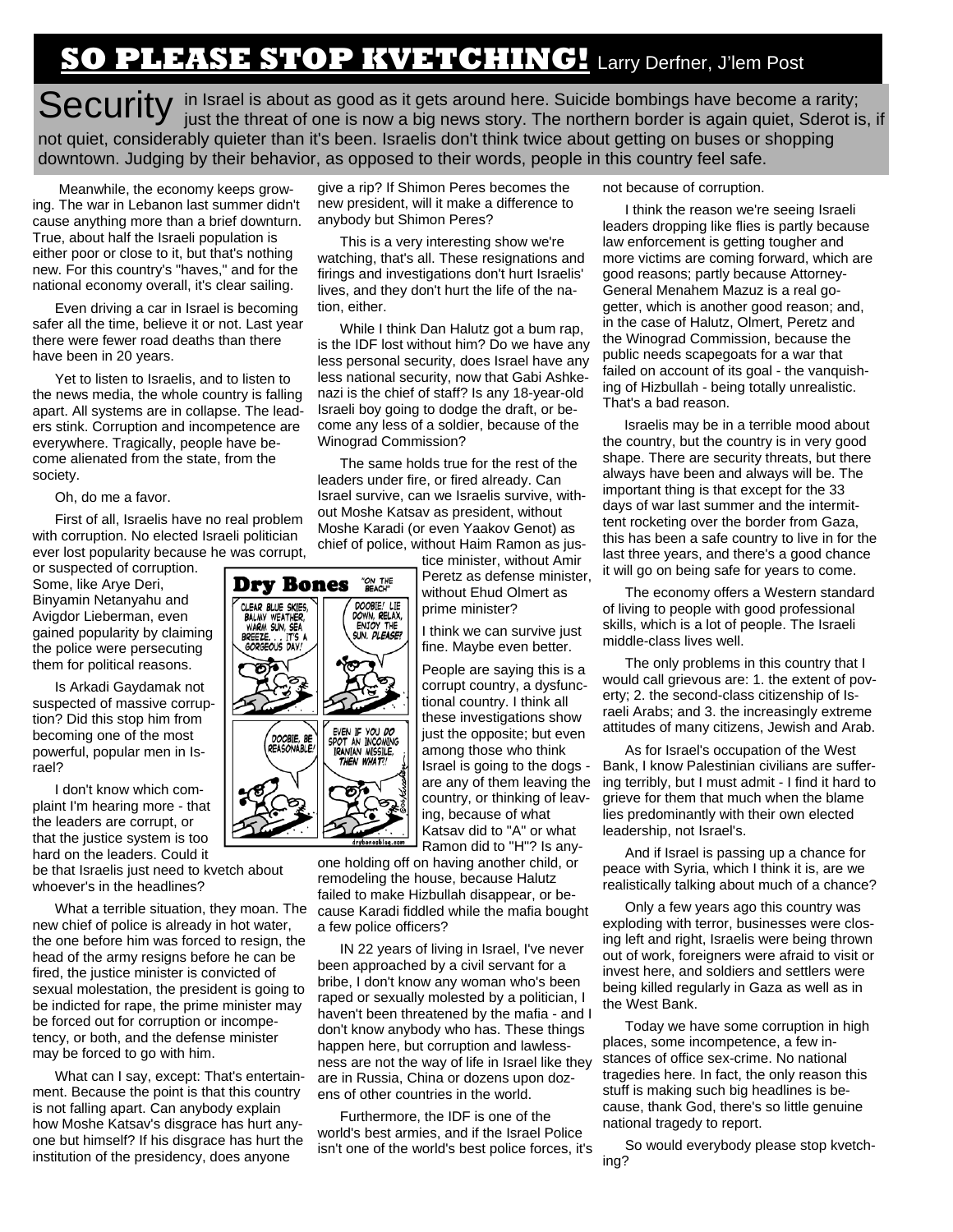## **SEWAGE RESERVOIR FLOODS IN GAZA, KILLING 5**

### **Associated Press, March 27, 2007**

GAZA, March 27 (AP) — AN EARTHEN EMBANKMENT AROUND A SEWAGE RESERVOIR THAT WAS FILLED TO CAPACITY COLLAPSED TUESDAY, AND OFFICIALS SAID IT SPEWED A "TSUNAMI" OF WASTE AND MUD THAT KILLED FIVE PEOPLE AND FORCED RESIDENTS TO FLEE UMM NASER, A VILLAGE IN THE NORTHERN GAZA STRIP.

serious health hazard.

Efforts to build a new waste treatment plant were repeatedly hampered by fighting between Israel and the Palestinians. Stuart Shepherd, of the United Nations Office for the Coordination of Humanitarian Affairs, said that since the report was published, international money for a new plant had been se-



One local official blamed the collapse on shoddy infrastructure, and United Nations officials said they had warned of such a catastrophe for more than two years.

Emergency workers traveled among the houses on flat-bottomed boats, and chickens fled their coops to perch high on power lines. The stench of sewage mixed with mud and dead animals caused people to cover their mouths.

Ziad Abu Farya, the leader of the village council, described the scene as "our tsunami."

A 2004 United Nations report warned that the sewage plant was at maximum capacity and that flooding was inevitable unless a new waste treatment plant was built. It said the effluent lake was a breeding ground for mosquitoes and waterborne diseases, posing a

sanctions imposed on the Palestinians after the Hamas victory in elections in January 2006 for the condition of the infrastructure in Gaza. But Mr. Shepherd said the Umm Naser project had not been affected by the boycott.

Two women in their 70s, two toddlers and a teenage girl died in the sudden flood, and 25 people were injured, said Dr. Muawiya Hassanin of the Palestinian Health Ministry. At least 25

houses were submerged.

Fadel Kawash, director of the Palestinian Water Authority, said the level of sewage in the pool had increased over the last few days, creeping up the earthen embankments around it until one collapsed, "causing the sewage to pour toward the village."

Rescue crews and gunmen from Hamas rushed to the area to search for people feared buried. Most residents fled or were evacuated.

Angry residents drove reporters out of the area and mobbed arriving government officials. When Interior Minister Hani Kawasmeh arrived to survey the damage, his bodyguards fired in the air to disperse the crowd.

"We lost everything," said Amina Afif, 65, whose small shack had been destroyed. "Everything was covered by the flood. It's a disaster."

The Israeli Army offered to help clean up. Whether the offer was accepted was not clear.Ω



**A COMMENT : This time of the year, at Passover, when we are reminded of the divinely caused drowning of Israel's Egyptian enemies, the news from Gaza of Palestinians drowning in their own feces seems quite coincidental/symbolic/ fascinating — maybe even a cautionary warning to our contemporary enemies.** 

**It certainly seems that their yearly \$1 1/2 billion in world aid - quite a large portion of it in U.S. taxpayer funds would have been better spent building and repairing sewage systems and hospitals than on weapons to kill Jews. I wonder if the angels in heaven celebrated the Palestinian "feces tsunami" and whether the Lord reprimanded them for it like He did 3000 years ago.** 

**As for me, I have tried to feel compassion for the Gazans who overwhelmingly voted for a government pledged to destroy us, but it is difficult. If sewage flooded an Israeli city there would be celebrations throughout the Moslem world but Jews do not— or should not—celebrate others' tragedies. But we do have a sense of humor and is it all that inappropriate to wonder who might be a better deserving candidate to be destined to drown in their own excrement?** 

**Si F.**